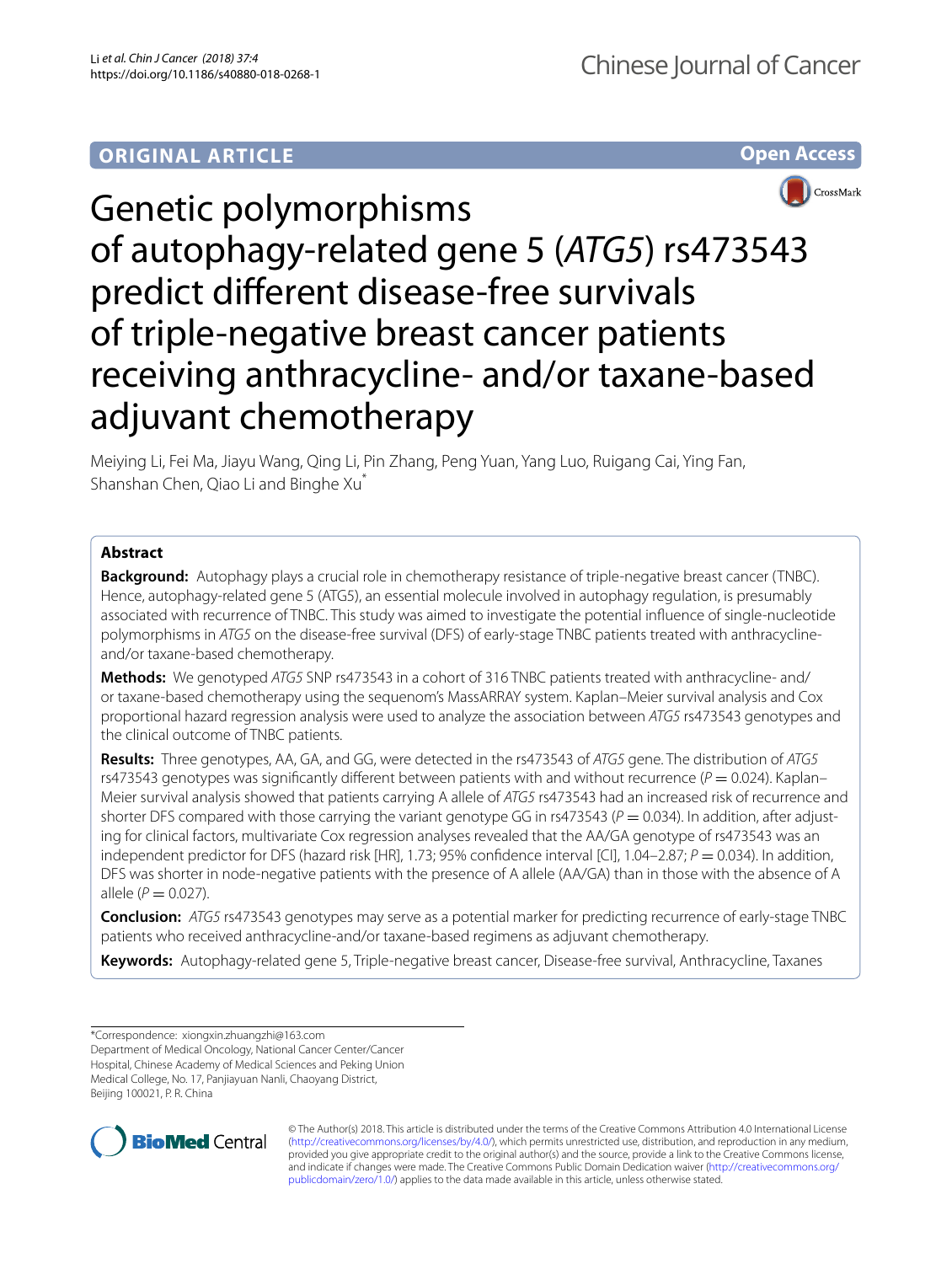#### **Background**

Triple-negative breast cancer (TNBC), characterized by absent or minimal expression of hormone receptor [estrogen receptor (ER) and progesterone receptor (PR)] and human epidermal growth factor receptor 2 (HER2), constitutes  $10\% - 20\%$  of all breast cancers  $[1-3]$  $[1-3]$ . TNBC occurs more frequently in young patients and generally behaves aggressively, with early distant metastases and consequently poor prognosis [[4,](#page-7-2) [5](#page-7-3)]. Because of lack of available targeted or biological agents, chemotherapy is the mainstay treatment of TNBC, and anthracyclines and taxanes remain the standard of care for moderateto-high-risk TNBC in the adjuvant setting [\[6](#page-7-4)]. Although initially responsive to chemotherapy, a high proportion of TNBC patients eventually develop resistance, resulting in treatment failure and recurrence [\[7](#page-7-5), [8\]](#page-7-6). Since the vast majority of cancer deaths are related to disseminated diseases, novel molecular prognostic markers able to predict resistance to chemotherapeutic agents and metastatic risk in TNBC patients would be extremely valuable.

Autophagy is an evolutionarily conserved catabolic process that is primarily responsible for the removal and recycling of long-lived proteins and damaged organelles to maintain the homeostasis of the cell [[9,](#page-7-7) [10\]](#page-7-8). It is mainly activated by stress and nutrient deprivation and occurs in both normal and cancer cells [\[11](#page-7-9)]. Recently, increasing evidence indicates that autophagy has a cytoprotective function enabling cancer cells to cope with cytotoxic or other stresses induced by chemotherapy [[12\]](#page-7-10). Importantly, it has been reported that inhibiting autophagy could augment the anticancer efficacy of epirubicin on both anthracycline-sensitive and -resistant TNBC [\[13](#page-7-11)]. Meanwhile, Wen et al. [\[12\]](#page-7-10) demonstrated that autophagy inhibition could re-sensitize paclitaxel-resistant TNBC cells to paclitaxel-induced apoptosis. Accordingly, it is acknowledged that autophagy plays a crucial role in the resistance of TNBC cells to anthracyclines and taxanes. Therefore, we deduced that autophagy may be closely related with the prognosis of TNBC patients who were treated with anthracycline- and/or taxane-based adjuvant chemotherapy. Given autophagy is a highly regulated process involving a series of key molecules [[14\]](#page-7-12), the relationship between these molecules and the diseasefree survival (DFS) of TNBC patients deserves further investigation.

Among all the molecular regulators, autophagyrelated gene 5 (ATG5) is an E3 ubiquitin ligase essential for autophagy due to its role in autophagosome elongation [[15\]](#page-7-13). Results from previous researches showed that altered *ATG5* expression and/or selective allelic loss of *ATG5* are associated with malignancy development, treatment resistance, and tumor progression [[16](#page-7-14)[–20](#page-7-15)]. These findings indicate that ATG5 may serve as a novel predictor for the prognosis of cancer patients. In fact, overexpression of ATG5 has been recently reported as a novel predictor for favorable DFS in breast cancer patients [[21\]](#page-7-16). As single-nucleotide polymorphism (SNP) could contribute to the altered gene expression [\[22,](#page-7-17) [23](#page-7-18)], it is highly possible that specifc SNPs in critical genes may have potential infuence on the disease outcomes of patients with breast cancer. However, the clinical signifcance of *ATG5* SNPs in TNBC patients has never been elucidated.

In the present study, we genotyped the *ATG5* SNP rs473543 in a cohort of Chinese women with early-stage TNBC who received adjuvant chemotherapy with anthracyclines and/or taxanes to explore its role as a predictor of the clinical outcome of these patients.

### **Materials and methods**

#### **Patients and blood samples**

We reviewed the electronic records of breast cancer patients treated at Cancer Hospital, Chinese Academy of Medical Sciences (CAMS) between November 1999 and June 2015. The patient selection criteria were as follows: (1) all the patients were female; (2) each patient had complete clinicopathological data, including patient's age, tumor size, axillary lymph node status, TNM stage, pathological type, vascular invasion, adjuvant chemotherapy and radiotherapy; (3) the patient was pathologically diagnosed with TNBC; (4) the patient was diagnosed with stage I–III TNBC; and (5) the patient had received anthracycline- and/or taxane-containing regimens as adjuvant chemotherapy. The blood samples of the selected patients were derived from the sample bank which has been built to collect tumor tissues and blood samples from breast cancer patients who were treated in our hospital since 1998. Patients without complete clinical information and sufficient blood samples were excluded.

#### **Breast cancer subtype defnition**

Estrogen receptor and PR statuses were evaluated based on the immunohistochemical (IHC) results of formalinfxed, parafn-embedded, primary breast cancer tissues obtained from patients. ER-positive and PR-positive statuses are defined by  $\geq 1\%$  nuclear staining. IHC and/or fuorescence in situ hybridization (FISH) were routinely conducted to determine the HER2 status. Breast cancers are classifed as HER2-positive if they are scored as 3+ with uniform membrane staining for HER2 in  $\geq 10\%$ tumor cells demonstrated by IHC or *HER2* gene amplifcation demonstrated by FISH [single-probe, average *HER2* copy number  $\geq$  6 signals/cell; dual-probe *HER2/chromosome 17 centromere (CEP17) ratio*  $\geq 2.0$ with an average *HER2* copy number  $\geq$  4 signals/cell;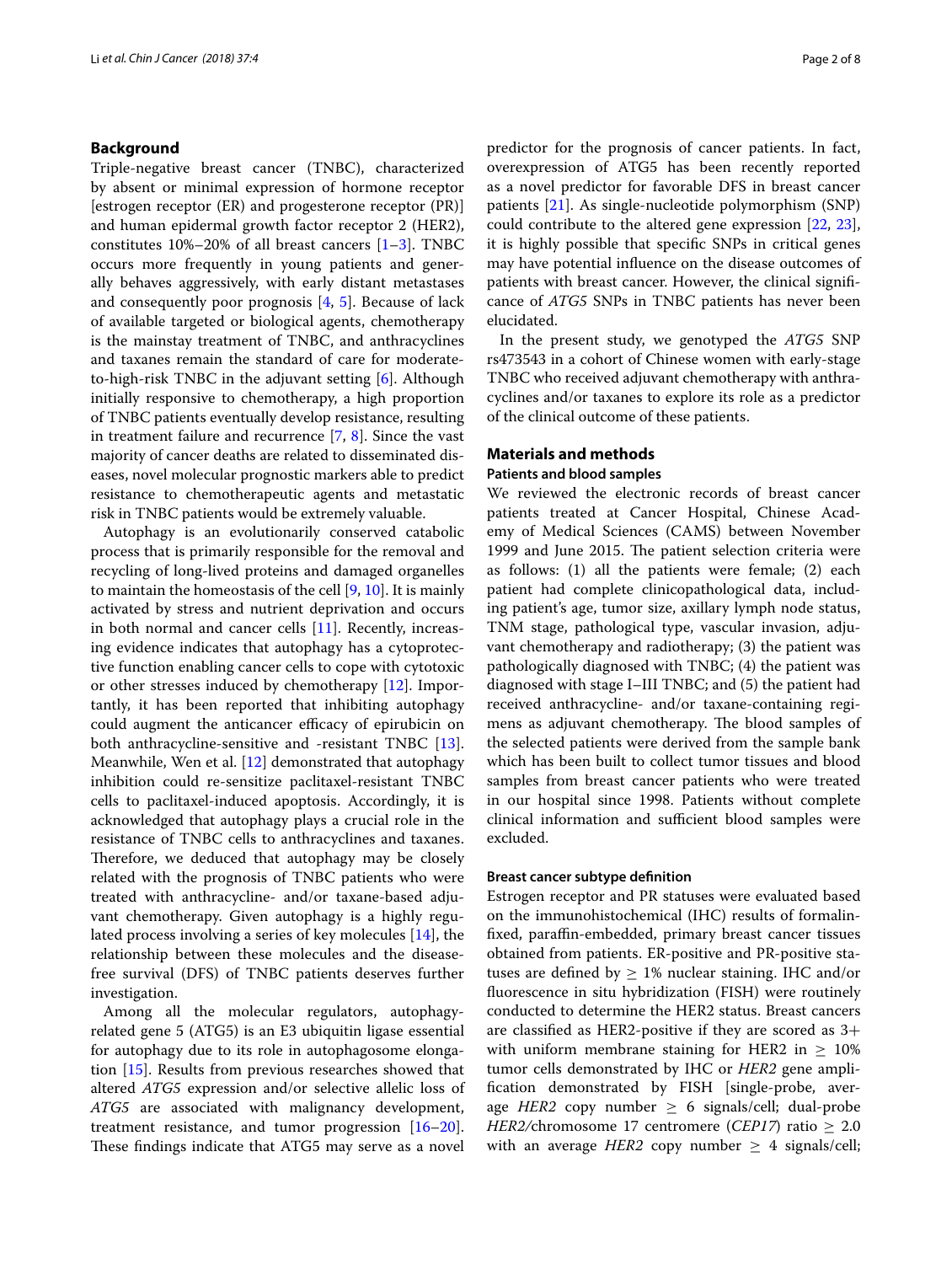dual-probe *HER2/chromosome* enumeration ratio  $\geq 2.0$ with an average  $HER2$  copy number  $\langle 4 \rangle$  signals/cell; *HER2/CEP17* ratio < 2.0 with an average *HER2* copy number  $\geq 6$  signals/cell]. Tumors negative for ER, PR, and HER2 were defned as TNBC.

## **Treatment**

The EC regimen [epirubicin (EPI)  $90 \text{ mg/m}^2$  or pirarubicin (THP)  $40-50$  mg/m<sup>2</sup> on day 1 and cyclophosphamide (CTX) 600 mg/m<sup>2</sup> on day 1, repeated every 21 days for 4 cycles], EC-T regimen [EPI 90  $\text{mg/m}^2$  and  $\text{CTX}$  $600 \text{ mg/m}^2$  on day 1, repeated every 14 or 21 days for 4 cycles, followed by docetaxel (DOC) 80 mg/m<sup>2</sup> on day 1, repeated every 21 days for 4 cycles or paclitaxel (TAX)  $175 \text{ mg/m}^2$  on day 1, repeated every 14 or 21 days for 4 cycles], ET regimen (EPI 75 mg/m $^2$  or THP 40–50 mg/m $^2$ on day 1 and DOC 75 mg/m<sup>2</sup> or TAX 175 mg/m<sup>2</sup> on day 2, repeated every 21 days for 6 cycles), TAC regimen (EPI 75 mg/m<sup>2</sup> or THP 40–50 mg/m<sup>2</sup>, CTX 500 mg/m<sup>2</sup>, and TAX 175 mg/m<sup>2</sup> or DOC 75 mg/m<sup>2</sup> on day 1, repeated every 21 days for 6 cycles), and CAF regimen [CTX 500 mg/m<sup>2</sup> on day 1, EPI 75 mg/m<sup>2</sup> or THP 40–50 mg/  $\text{m}^2$  or doxorubicin (ADM) 50 mg/m<sup>2</sup> on day 1, 5-fluorouracil [5-FU] 500 mg/m<sup>2</sup> on days 1 and 8, repeated every 21 days for 6 cycles] were classifed as anthracyclinebased regimens; the EC-T regimen, TAC regimen, ET regimen, TC regimen (DOC 75 mg/m $^2$  or TAX 175 mg/ m<sup>2</sup> and CTX 600 mg/m<sup>2</sup> on day 1, repeated every 21 days for 4 cycles) and carboplatin-taxane regimen [DOC 75 mg/m $^2$  or TAX 175 mg/m $^2$  on day 1, and carboplatin (CAPE)  $AUC = 5$  mg/mL on day 2, repeated every 21 days for 6 cycles] were classifed as taxane-based regimens; the EC-T regimen, ET regimen, and TAC regimen were classifed as anthracycline-taxane combinational regimens.

#### **Follow‑up**

Patients were followed up every 3 months during the frst year after surgery, then every 4 months in the second year and every 6 months in years 3–5. After that, patients were followed annually until February 17, 2017. Disease progression was diagnosed based on imaging results [computed tomography (CT), magnetic resonance imaging, or positron emission tomography/ computed tomography (PET/CT)] and/or biopsy of the metastatic lesions. DFS was defned as the duration between the date of surgery and the date of the frst event (locoregional recurrence or distant metastasis or death from any cause, whichever occurred frst). Patients who were recurrence-free and alive at the last follow-up were censored.

### **Selection of tag SNP in the** *ATG5* **gene**

First, we screened the National Center for Biotechnology Information (NCBI) SNP database and selected SNPs located in the promoter region, exon, 5′-untranslated region (UTR), and 3'-UTR of the *ATG5* gene. The minor allele frequency of the selected SNPs should be more than 0.05. Second, we searched the PubMed database for articles reporting signifcant roles of candidate *ATG5* SNPs in the development, progression, and chemotherapy resistance of diferent cancers. Combining these research results, we fnally decided to genotype four *ATG5* SNPs of potential interest (rs473543, rs28656919, rs3761796, and rs506027).

#### **DNA preparation and genotyping**

Genomic DNA was isolated from the whole blood using the blood DNA kit (BioTeKe Corpration, Beijing, China) according to the manufacturer's protocols. Genotyping was performed with the MassARRAY MALDI-TOF System (Sequenom Inc., San Diego, CA, USA). Primers (forward 5′-ACGTTGGATGAGGTGAAAGGTGATTA CTTG-3′ and reverse 5′-ACGTTGGATGGGAAGAGAG AAGGACAAGGG-3′) for polymerase chain reaction or single-base extension were designed using the Assay Designer's software version 3.0 (Sequenom Inc.) and synthesized by the Beijing Genomics Institute (Beijing, China).

Purifed primer extension reaction products were dispensed onto a 384-well Spectro CHIP bioarray using MassARRAY Nanodispenser RS1000 (Sequenom Inc.) and determined by the matrix-assisted laser desorption/ ionization time-off light mass spectrometer. Genotype analysis was performed through the MassARRAY Typer software version 4.0 (Sequenom Inc.). Negative controls (without DNA) and duplicate samples were included for quality assurance of genotyping.

#### **Statistical analysis**

Chi square test was used to evaluate the Hardy–Weinberg equilibrium. SNPs that were not in Hardy–Weinberg equilibrium were excluded from analysis. The survival probability was calculated using the Kaplan– Meier method. Diferences across survival curves were compared by the log-rank test. Using Chi square test, we compared the diferences in clinicopathological characteristics between patients with and without recurrence. Univariate and multivariate survival analyses were performed using the Cox proportional hazard regression model. The following variables were examined in the univariate analyses for their relations with DFS: patients' age, tumor size, axillary lymph node status, TNM stage,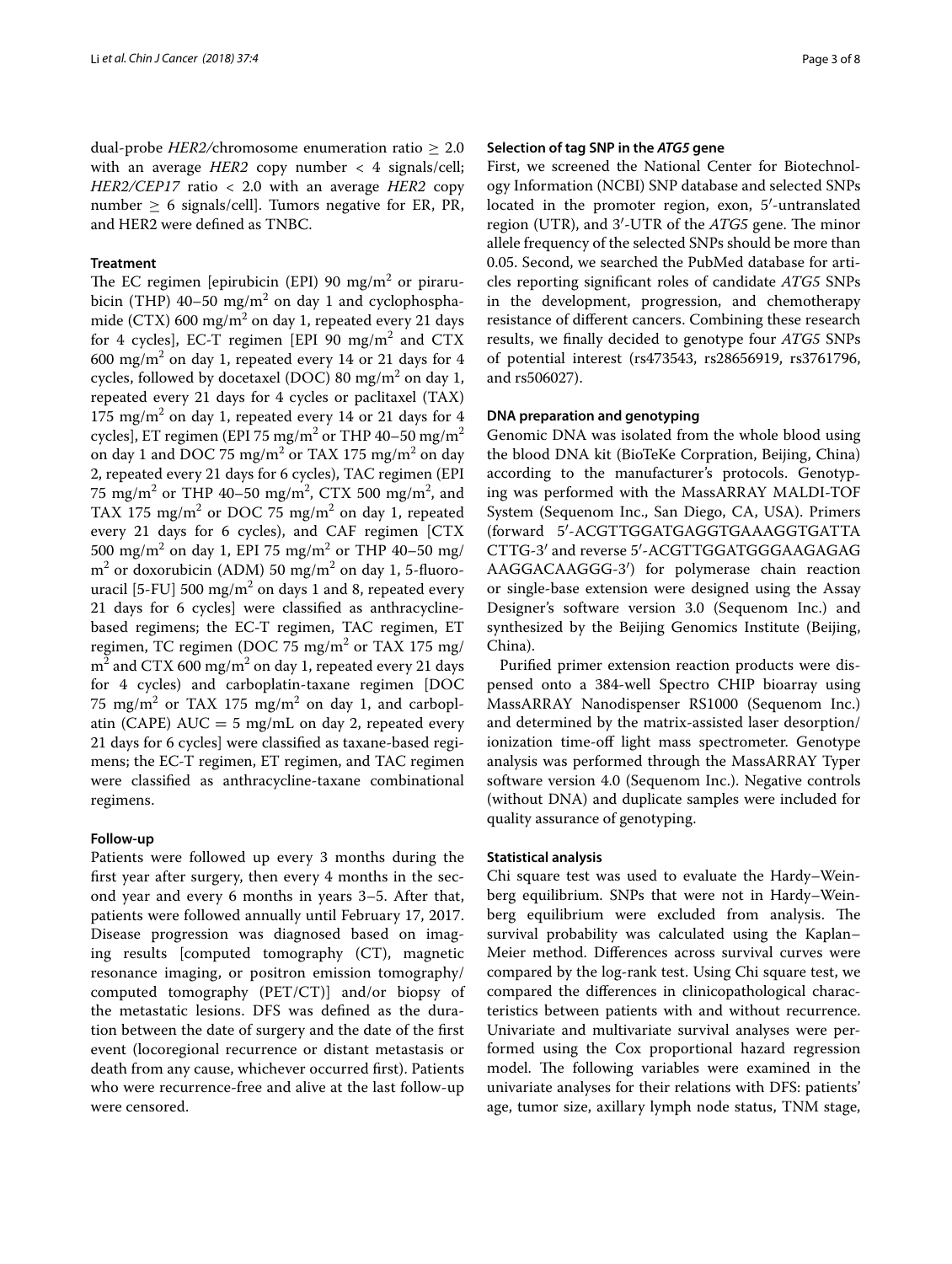pathological type, vascular invasion, adjuvant radiotherapy, and *ATG5* rs473543 genotype. Factors with a univariate relevant infuence on DFS were then included in the multivariate survival analyses. The statistical analyses were performed with the software package SPSS 17.0 (SPSS, Inc., Chicago, IL, USA). A *P* value of less than 0.05 was considered statistically signifcant.

#### **Results**

# **Patient characteristics**

A total of 316 TNBC patients were selected. All patients were Han Chinese. The median age of patients was 48 years (range 24–76 years). Of the 316 TNBC patients, 28 (8.9%) were treated with the EC regimen; 64 (20.3%) with the EC-T regimen; 14 (4.4%) with the TAC regimen; 74 (23.4%) with the ET regimen; 20 (6.3%) with the TC regimen; 75 (23.7%) with the carboplatin-taxane combination; 21 (6.6%) with the CAF regimen; 20 (6.3%) with other anthracycline- or taxane-based regimens, without information on doses of chemotherapeutic agents.

Among the four *ATG5* SNPs of potential interest (rs473543, rs28656919, rs3761796, and rs506027), rs473543 was in Hardy–Weinberg equilibrium. Details of the clinicopathological characteristics according to *ATG5* rs473543 genotypes are summarized, and no signifcant associations were observed between *ATG5* rs473543 genotypes and the clinicopathological characteristics (Table [1\)](#page-3-0).

<span id="page-3-0"></span>

| Table 1 Clinicopathological characteristics of patients with triple-negative breast cancer (TNBC) with respect |  |  |  |  |  |
|----------------------------------------------------------------------------------------------------------------|--|--|--|--|--|
| to autophagy-related gene 5 (ATG5) rs473543 genotypes                                                          |  |  |  |  |  |

| P     |
|-------|
|       |
|       |
| 0.233 |
|       |
|       |
| 0.231 |
|       |
|       |
| 0.543 |
|       |
|       |
| 0.948 |
|       |
|       |
| 0.855 |
|       |
|       |
|       |
|       |
|       |
| 0.594 |
|       |
|       |
| 0.396 |
|       |
|       |
| 0.455 |
|       |
|       |
|       |
|       |

<sup>a</sup> Patients who received anthracyclines as chemotherapeutic treatment may also receive taxanes as chemotherapy at the same time. Double counting resulted in the sum higher than the number of subjects investigated in this study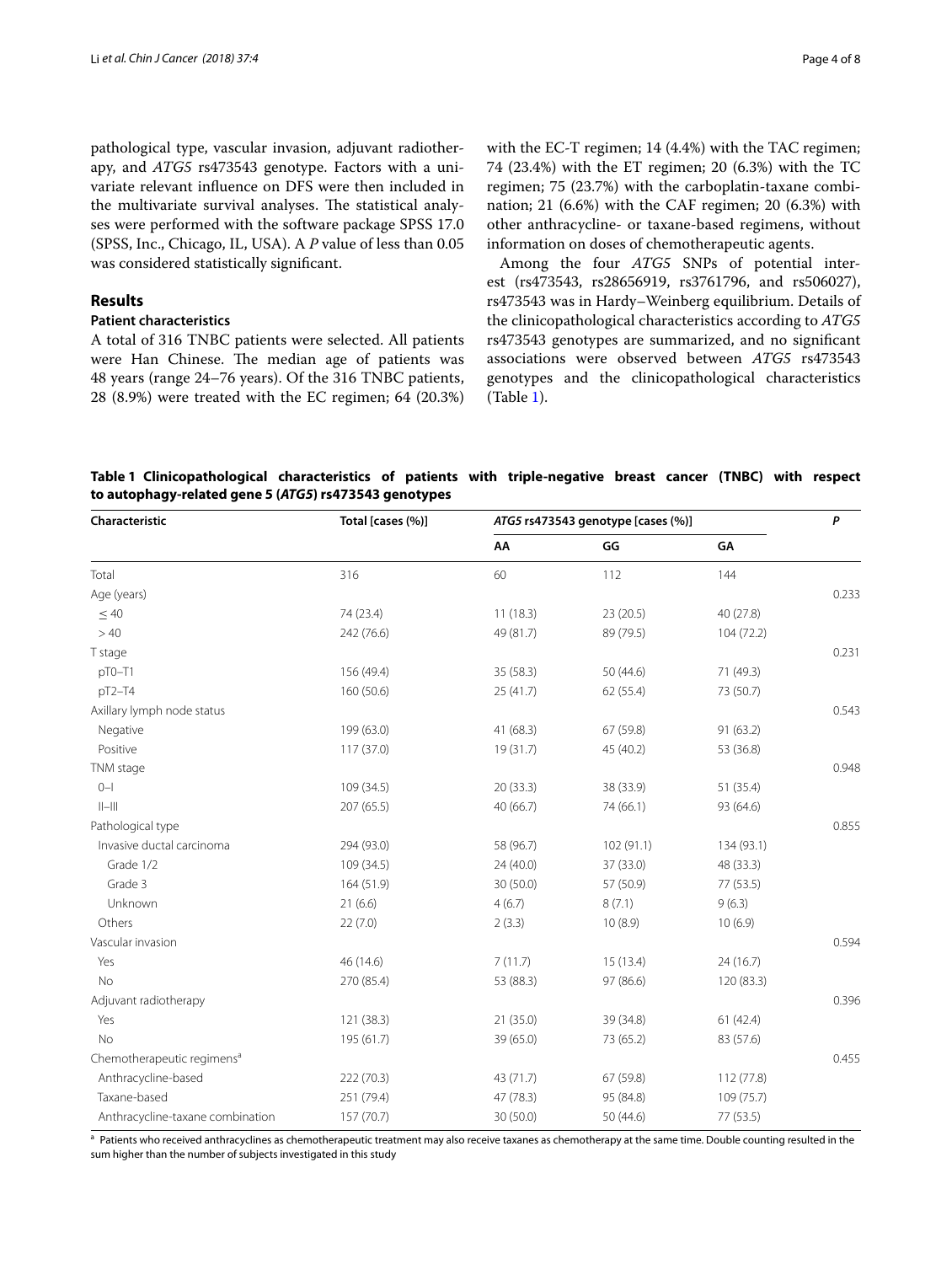## **Association between** *ATG5* **rs473543 genotypes and DFS**

The median follow-up duration was 66.7 months (range 2.8–206.3 months). By the end of follow-up, 81 patients (25.6%) had recurrence. Besides, 58 (71.6%) patients in the recurrent group had locoregional recurrence or distant metastasis within 3 years after adjuvant chemotherapy.

Using Chi square test, we found that axillary lymph node status, TNM stage, and vascular invasion were signifcantly diferent between the recurrent and nonrecurrent groups (Table [2](#page-4-0)). Meanwhile, the distribution of *ATG5* rs473543 genotypes was also signifcantly different between these two groups, suggesting that *ATG5*

## <span id="page-4-0"></span>**Table 2 Diferent clinicopathological characteristics in the recurrent group and the non-recurrent group of TNBC patients**

| Characteristic                  | Non-recurrent<br>group [cases (%)] | <b>Recurrent group</b><br>[cases $(\%)$ ] | P value |
|---------------------------------|------------------------------------|-------------------------------------------|---------|
| Total                           | 235                                | 81                                        |         |
| Age (years)                     |                                    |                                           | 0.768   |
| $\leq 40$                       | 56 (23.8)                          | 18(6.7)                                   |         |
| >40                             | 179 (76.2)                         | 63 (77.8)                                 |         |
| Family history of breast cancer |                                    |                                           | 0.396   |
| Yes                             | 35 (14.9)                          | 9(11.1)                                   |         |
| <b>No</b>                       | 200 (85.1)                         | 72 (88.9)                                 |         |
| T stage                         |                                    |                                           | 0.199   |
| pT0-T1                          | 121(51.5)                          | 35 (43.2)                                 |         |
| pT2-T4                          | 114 (48.5)                         | 46 (56.8)                                 |         |
| Axillary lymph node status      |                                    |                                           | < 0.001 |
| Negative                        | 163 (69.4)                         | 36 (44.4)                                 |         |
| Positive                        | 72 (30.6)                          | 45 (55.6)                                 |         |
| TNM stage                       |                                    |                                           | < 0.001 |
| $0 - 1$                         | 91 (38.7)                          | 18 (22.2)                                 |         |
| $  -   $                        | 144(61.3)                          | 63 (77.8)                                 |         |
| Pathological type               |                                    |                                           | 0.407   |
| Invasive ductal<br>carcinoma    | 217 (92.3)                         | 77 (95.0)                                 |         |
| Grade 1/2                       | 75 (31.9)                          | 34 (42.0)                                 |         |
| Grade 3                         | 131 (55.7)                         | 33 (40.7)                                 |         |
| Unknown                         | 11(4.7)                            | 10(12.3)                                  |         |
| Others                          | 18(7.7)                            | 4(5.0)                                    |         |
| Vascular invasion               |                                    |                                           | 0.003   |
| Yes                             | 26(11.1)                           | 20 (24.7)                                 |         |
| No                              | 209 (88.9)                         | 61(75.3)                                  |         |
| Adjuvant radiotherapy           |                                    |                                           | 0.429   |
| Yes                             | 87 (37.0)                          | 34 (42.0)                                 |         |
| No                              | 148 (63.0)                         | 47 (58.0)                                 |         |
| ATG5 rs473543 genotype          |                                    |                                           | 0.024   |
| AA                              | 46 (19.6)                          | 14(17.3)                                  |         |
| GA                              | 97 (41.3)                          | 47 (58.0)                                 |         |
| GG                              | 92 (39.1)                          | 20 (24.7)                                 |         |

rs473543 genotypes were related to the prognosis of early-stage TNBC patients (Table [2](#page-4-0)).

Kaplan–Meier curves for DFS show that *ATG5* rs473543 genotypes were signifcantly associated with DFS in TNBC patients  $(P = 0.042;$  Fig. [1](#page-5-0)a). What's more, patients with the AA/GA genotype had an increased risk of recurrence and shorter DFS than patients with the GG genotype  $(P = 0.034; Fig. 1b)$  $(P = 0.034; Fig. 1b)$  $(P = 0.034; Fig. 1b)$ .

In addition, we performed stratifed analyses by the clinical characteristics including age, family history of breast cancer, axillary lymph node status, TNM stage, tumor grade, and vascular invasion to further clarify the prognostic value of *ATG5* rs473543 genotypes in TNBC patients. Using Kaplan–Meier analysis, we found that in node-negative patients, the presence of A allele (AA/ GA) was associated with shorter DFS than the absence  $(P = 0.027;$  Fig. [1c](#page-5-0)). However, no significant associations between *ATG5* rs473543 genotypes and DFS were seen in node-positive patients  $(P = 0.229; Fig. 1d)$  $(P = 0.229; Fig. 1d)$  $(P = 0.229; Fig. 1d)$  and other clinical subgroups (Table [3\)](#page-6-0).

#### **Univariate and multivariate analyses of DFS**

Univariate analysis of DFS demonstrated that axillary lymph node metastases (hazard risk [HR], 2.507; 95% confdence interval [CI], 1.615–3.890; *P* < 0.001), late TNM stage (HR 2.063; 95% CI 1.221–3.485; *P* = 0.007), vascular invasion (HR 2.486; 95% CI 1.497–4.126; *P* < 0.001), and the AA/GA genotype of *ATG5* rs473543 (HR 1.717; 95% CI 1.036–2.847; *P* = 0.036) were signifcantly associated with a high risk of TNBC recurrence (Table [4\)](#page-6-1).

The results of multivariate Cox regression analysis validated axillary lymph node metastases (HR 2.055; 95% CI 1.190–3.547;  $P = 0.010$ ), vascular invasion (HR 1.901; 95% CI 1.124–3.216; *P* = 0.017), and *ATG5* rs473543 genotypes (HR 1.729; 95% CI 1.041–2.870; *P* = 0.034) as independent prognostic factors for DFS (Table [4](#page-6-1)).

# **Discussion**

In the present study, we focused on the association between *ATG5* rs473543 genotypes and the prognosis of TNBC patients who were treated with adjuvant anthracycline- and/or taxane-based regimens. No signifcant association was discovered between clinicopathological characteristics and *ATG5* rs473543 genotypes. The Kaplan–Meier survival analysis revealed that compared with the GG genotype, the AA/GA genotype was significantly associated with increased risk of recurrence and thus unfavorable disease outcomes. Furthermore, univariate and multivariate Cox regression analyses confrmed that ATG5 rs473543 genotypes were an independent predictor for DFS. Besides, a stratifed analysis according to patients' lymph node status showed that in patients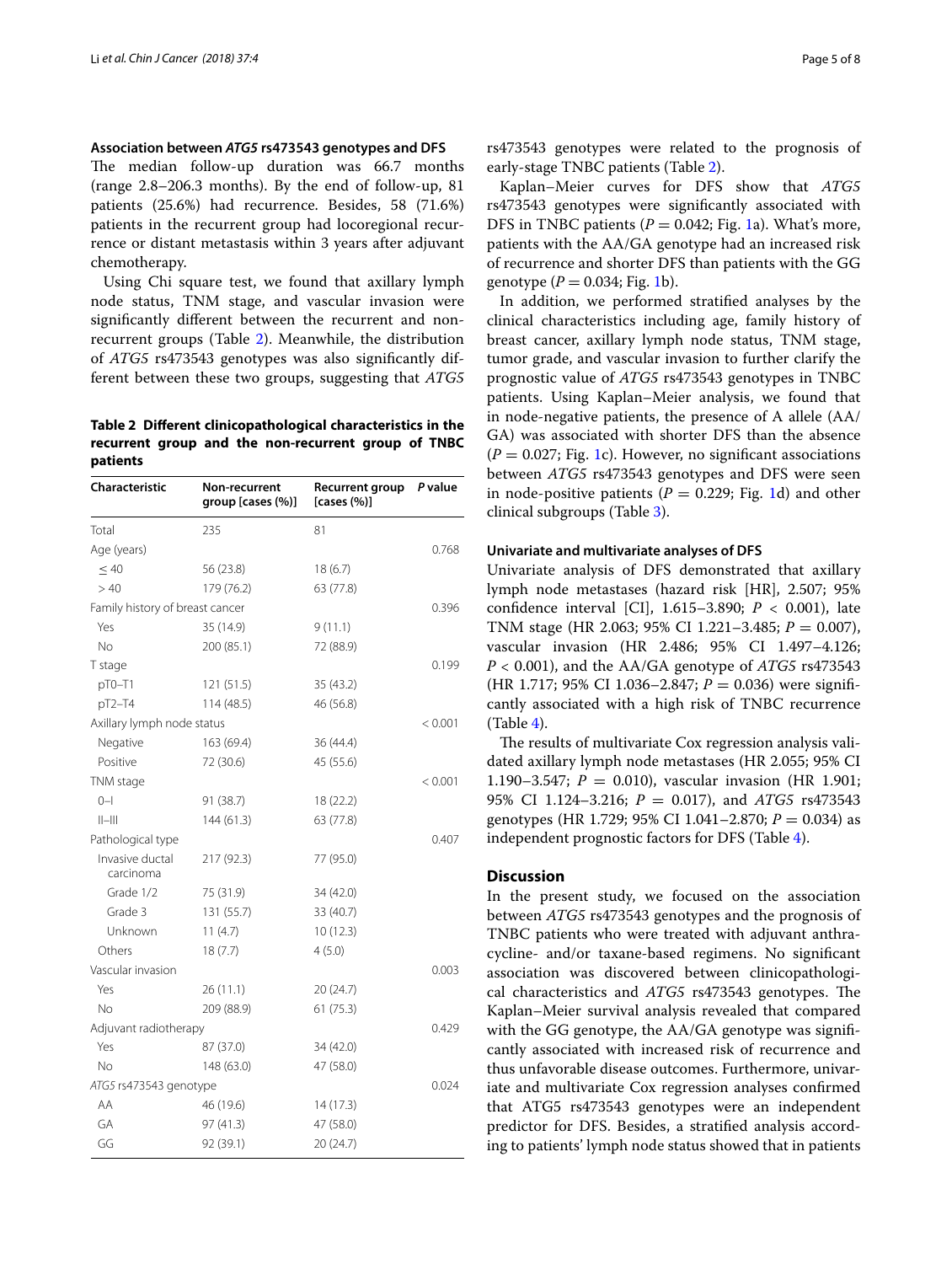

<span id="page-5-0"></span>without axillary lymph node metastasis, the rs473543 AA/GA genotype indicated a higher risk of recurrence and shorter DFS as compared with the GG genotype.

Recently, a growing body of researches has demonstrated that heightened autophagy is a mechanism of resistance for cancer cells faced with therapeutic stress [[24–](#page-7-19)[26](#page-7-20)]. Meanwhile, ATG5 is a key player and its desregulation is closely related to chemoresistance in a variety of cancers. In gastric cancer patients who received epirubicin, cisplatin, and 5-FU adjuvant chemotherapy, up-regulated expression of ATG5 was identifed as an important molecular feature of chemoresistance [\[18](#page-7-21)]. Consistent with this study, a recently published paper reported that down-regulating ATG5 could enhance 5-FU-induced autophagy-associated and apoptosisindependent cell death in esophageal cancer cells [\[27](#page-7-22)]. Meanwhile, Chittaranjan et al. [\[13](#page-7-11)] have demonstrated that the deletion of *ATG5* could augment the anticancer efects of EPI on both anthracycline-sensitive and -resistant TNBC. On the contrary, knockdown of *ATG5* in osteosarcoma cells has an opposing efect on camptothecin-induced cytotoxicity [[19\]](#page-7-23). In addition, some studies demonstrated that elevated expression of ATG5 was associated with favorable clinical outcomes in both breast cancer [[21\]](#page-7-16) and melanoma patients [[28](#page-7-24)]. Taken together, the expression level of ATG5 may serve as a valuable indicator for chemoresistance and prognosis of cancer patients. However, the infuence of *ATG5* genotypes on cancer prognosis remains largely unexplored, and only one study suggested that heterozygous loss of *ATG5* was associated with resistance to anticancer treatment and metastasis risk in melanoma patients [[17\]](#page-7-25).

The present study demonstrated that the *ATG5* rs473543 AA/GA genotype was an independent predictor of short DFS in TNBC patients. The frequency of the AA/GA genotype was 64.6%, which means a large proportion of patients were at a high risk of recurrence because of carrying the A allele. Although the frequency of the AA/GA genotype in the whole Chinese population was unknown, the prognostic value of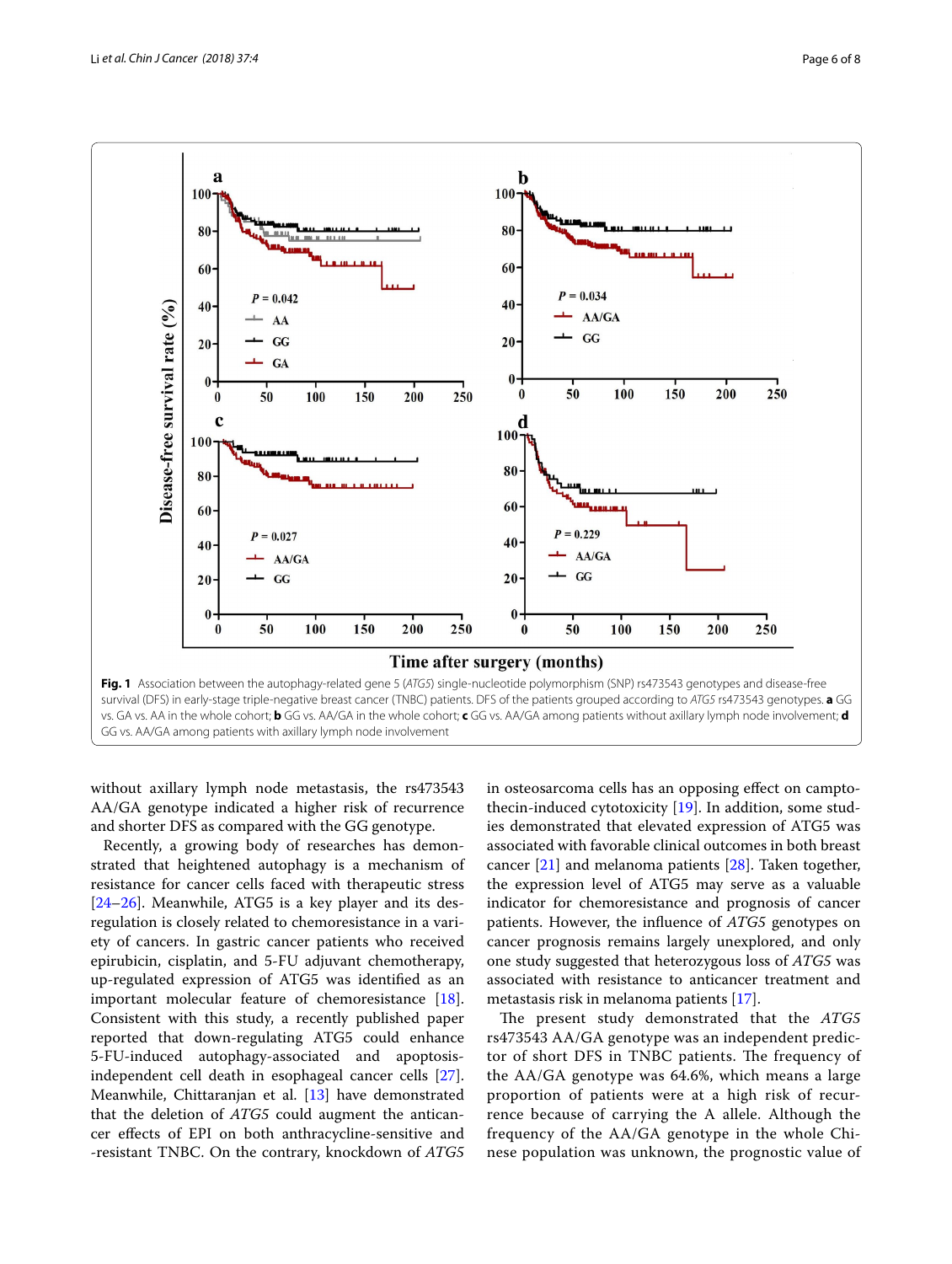| <b>Characteristic</b>           | Non-recurrent<br>group (cases) |    | <b>Recurrent group</b><br>(cases) | P value |       |  |
|---------------------------------|--------------------------------|----|-----------------------------------|---------|-------|--|
|                                 | AA/GA                          | GG | AA/GA                             | GG      |       |  |
| Total                           | 143                            | 92 | 61                                | 20      |       |  |
| Age (years)                     |                                |    |                                   |         |       |  |
| $\leq 40$                       | 36                             | 20 | 15                                | 3       | 0.139 |  |
| >40                             | 107                            | 72 | 46                                | 17      | 0.093 |  |
| Family history of breast cancer |                                |    |                                   |         |       |  |
| Yes                             | 18                             | 17 | 8                                 | 1       | 0.081 |  |
| <b>No</b>                       | 125                            | 75 | 53                                | 19      | 0.122 |  |
| Axillary lymph node status      |                                |    |                                   |         |       |  |
| Negative                        | 102                            | 61 | 30                                | 6       | 0.027 |  |
| Positive                        | 41                             | 31 | 31                                | 14      | 0.229 |  |
| TNM stage                       |                                |    |                                   |         |       |  |
| $0 - 1$                         | 56                             | 35 | 15                                | 3       | 0.097 |  |
| $  -   $                        | 87                             | 57 | 46                                | 17      | 0.127 |  |
| Invasive ductal carcinoma       |                                |    |                                   |         |       |  |
| Grade 1/2                       | 47                             | 28 | 25                                | 9       | 0.410 |  |
| Grade 3                         | 82                             | 49 | 25                                | 8       | 0.179 |  |
| Vascular invasion               |                                |    |                                   |         |       |  |
| Yes                             | 16                             | 10 | 15                                | 5       | 0.444 |  |
| No                              | 127                            | 82 | 46                                | 15      | 0.068 |  |

<span id="page-6-0"></span>**Table 3 The relationship between** *ATG5* **rs473543 genotypes and DFS in the recurrent group and the non-recurrent group of TNBC patients**

*DFS* disease-free survival

In diferent subclinical groups, the relationship between *ATG5* rs473543

genotypes and DFS was analyzed using Kaplan–Meier curves. Diferences across survival curves were compared by the log-rank test, the *P* values for which were shown in this table

rs4735431 genotyes should not be neglected. Moreover, all patients in the present study received anthracyclineand/or taxane-based regimens as adjuvant treatment, which are the most commonly used protocols for treating TNBC in real world. Therefore, our data indicated that the *ATG5* rs473543 may serve as a potential

prognostic biomarker in TNBC patients receiving anthracycline- and/or taxane-based regimens as adjuvant therapy.

Subgroup analysis indicated that in patients without axillary lymph node metastasis, the *ATG5* rs473543 AA/ GA genotype was signifcantly related with short DFS, suggesting that treatment regimens could be optimized according to the *ATG5* rs473543 genotype to improve the clinical outcomes in lymph node-negative TNBC patients. No signifcant associations between *ATG5* rs473543 genotypes and disease progression were seen in other clinical subgroups. More randomized, prospective researches are needed to elucidate whether *ATG5* rs473543 genotypes could predict the recurrence of TNBC patients with specifc clinical features.

All the results mentioned above are consistent with previous reports describing the great clinical importance of ATG5 in cancers. Nonetheless, the underlying molecular mechanisms of the prognostic importance of *ATG5* rs473543 genotypes in TNBC patients are not known. We learned from prior researches that promoter SNPs of genes could lead to aberrant gene expression, thus conferring increased risk of cancer development as well as infuence on the prognoses of cancer patients [\[29](#page-7-26), [30\]](#page-7-27). In the present study, the variant rs473543 is located within the promoter of *ATG5*, which may in part explain its signifcance in predicting the prognosis of TNBC patients. However, whether *ATG5* rs473543 genotypes afect the DFS of early-stage TNBC patients through regulating ATG5 expression warrants further investigation.

Despite the aforementioned evidence, we also acknowledge some limitations of the present study. First, the cohort was of a moderate sample size, which may have led to limited statistical power. Hence, additional studies with larger independent populations are needed to further clarify the association between *ATG5* rs473543 genotypes and the clinical outcomes in TNBC patients. Second, the mechanisms of the efect of *ATG5* rs473543

<span id="page-6-1"></span>

| Table 4 Univariate and multivariate analyses of prognostic factors for DFS of TNBC patients |  |  |  |  |
|---------------------------------------------------------------------------------------------|--|--|--|--|
|---------------------------------------------------------------------------------------------|--|--|--|--|

| Characteristic                                           | Univariate analysis    |         | <b>Multivariate analysis</b> |         |  |
|----------------------------------------------------------|------------------------|---------|------------------------------|---------|--|
|                                                          | <b>HR (95% CI)</b>     | P value | <b>HR (95% CI)</b>           | P value |  |
| Age ( $\leq 40$ vs. $> 40$ years)                        | 1.038 (0.614-1.752)    | 0.890   |                              |         |  |
| T stage ( $pT0-T1$ vs. $pT2-T4$ )                        | 1.393 (0.897-2.164)    | 0.140   | -                            |         |  |
| Family history of breast cancer (yes vs. no)             | $0.771(0.386 - 1.543)$ | 0.463   |                              |         |  |
| Axillary lymph node status (negative vs. positive)       | 2.507 (1.615-3.890)    | < 0.001 | 2.055 (1.190-3.547)          | 0.010   |  |
| TNM stage (0-I vs. II-III)                               | $2.063(1.221 - 3.485)$ | 0.007   | 1.237 (0.653-2.346)          | 0.514   |  |
| Pathological type (invasive ductal carcinoma vs. others) | $0.874(0.450 - 1.695)$ | 0.689   |                              |         |  |
| Vascular invasion (yes vs. no)                           | 2.486 (1.497-4.126)    | < 0.001 | 1.901 (1.124-3.216)          | 0.017   |  |
| ATG5 rs473543 genotype (AA/GA vs. GG)                    | 1.717 (1.036–2.847)    | 0.036   | 1.729 (1.041-2.870)          | 0.034   |  |

*HR* hazard ratio, *CI* confdence interval, *–* not included